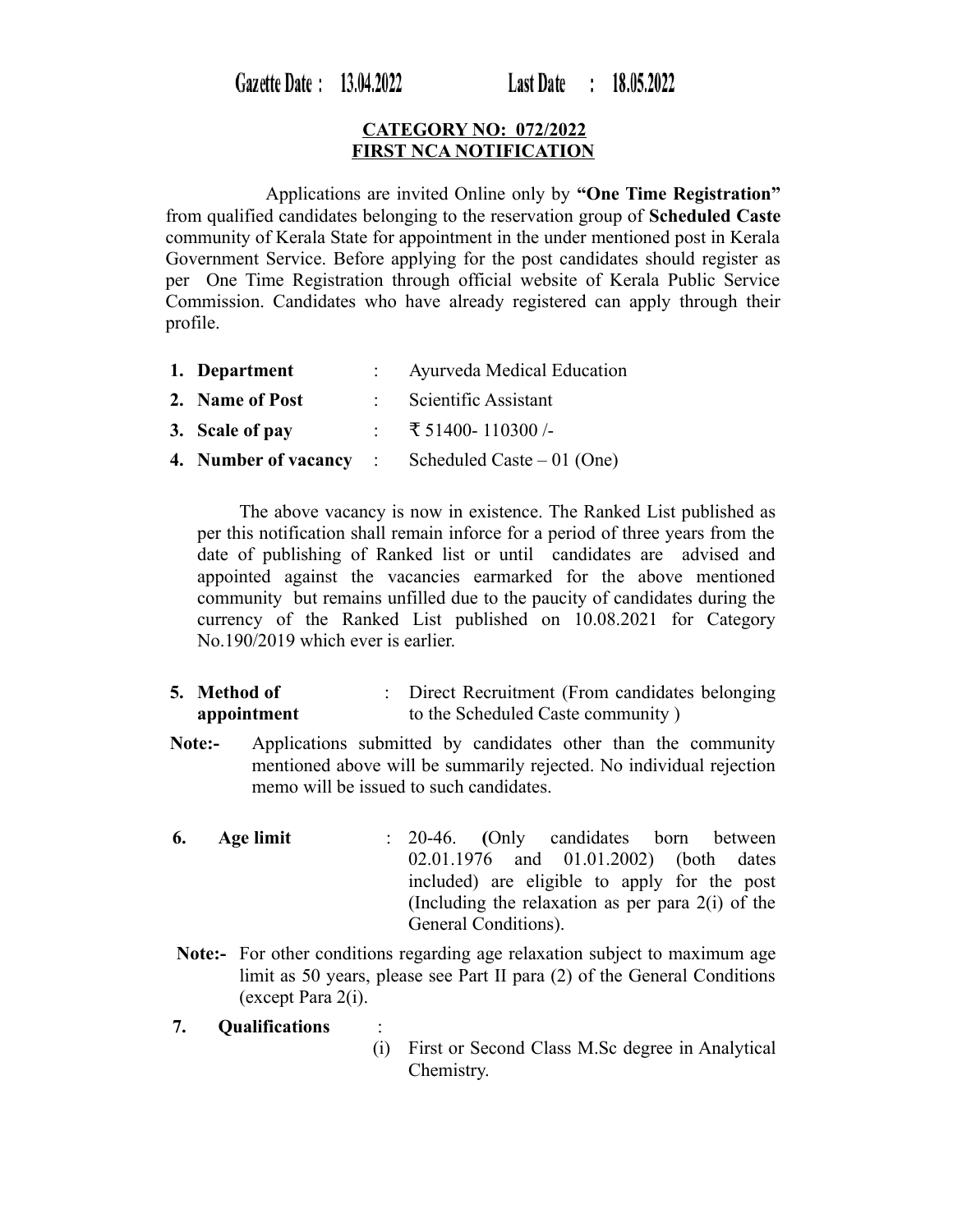- (ii) One year's experience in a Laboratory recognized by Government in Chemical Analysis or testing of Indigenous Medicine.
- **Note:-** 1. Rule 10 a (ii) of part II of KS&SSR is applicable.
	- 2. Candidates who claim equivalent qualifications instead of the qualification mentioned in the notification shall produce the relevant Government Order/Equivalency certificate (in case if equivalency is mentioned in the notification) to prove the equivalency at the time of verification, then only such qualification shall be treated as equivalent to the prescribed qualification concerned.
	- 3 In the case of difference in original caste/community claimed in the application and that entered in SSLC book, the candidates shall produce a Gazette notification in this regard, along with Non Creamy Layer Certificate at the time of Certificate Verification.

### **FORM OF EXPERIENCE CERTIFICATE**

**Name of the Firm :**

**(Company/Corporation/ (Govt. Department/ co-operative Institutions etc).**

**Register Number :**

**(SSI Registration or any** 

**other Registration Number** 

**and Date of Registration)**

**Date of Registration :**

**Authority issued Registration :**

# **CERTIFICATE OF EXPERIENCE**

Issued to (here enter Name and Address) …………………...This is to certify that the above mentioned person has worked / has been working in this Institution as……………………………….(Here enter the name of the post held or holding/ or the nature of assignment holding or held in the institution) on Rs………………………...per day/ per mensum for the period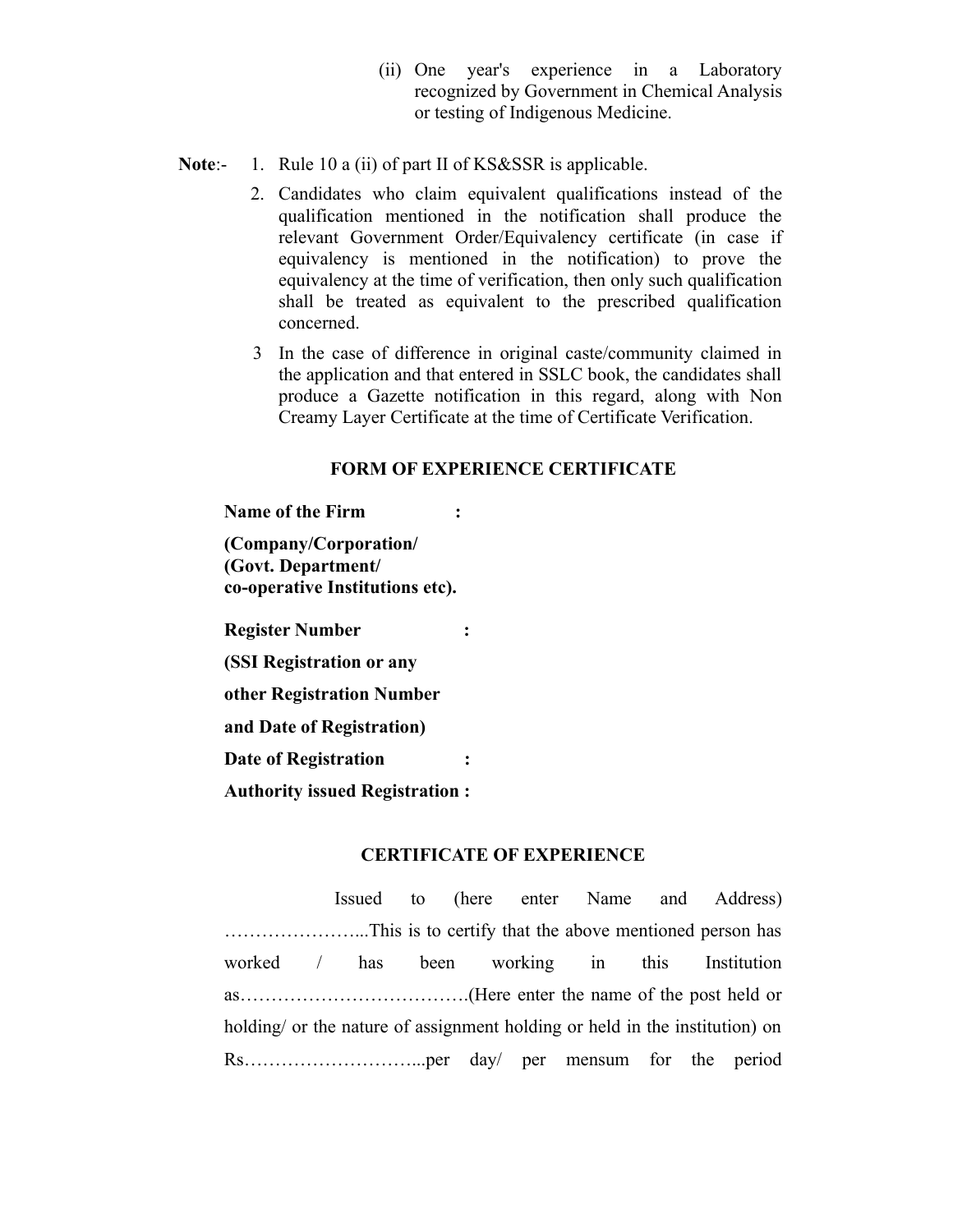of………………..years…….months…………..days……………….from

……………to……………….

# Signature, Place: Name and Designation of the Issuing Date: Authority with Name of the Institution.

(Office Seal)

### **CERTIFICATE**

|                                                                          | the above Experience Certificate has actually worked / is working as |  |  |  |  |     |  |
|--------------------------------------------------------------------------|----------------------------------------------------------------------|--|--|--|--|-----|--|
|                                                                          |                                                                      |  |  |  |  |     |  |
| employment) in the above Institution during the period mentioned therein |                                                                      |  |  |  |  |     |  |
| as                                                                       | per the entry in                                                     |  |  |  |  | the |  |
|                                                                          |                                                                      |  |  |  |  |     |  |
| Name of the Register) maintained by the employer as per the provision of |                                                                      |  |  |  |  |     |  |
|                                                                          |                                                                      |  |  |  |  |     |  |
|                                                                          | of the State/Central Act.                                            |  |  |  |  |     |  |

|        | Signature with date,                |
|--------|-------------------------------------|
| Place: | Name of the Attesting Officer       |
| Date:  | with Designation and Name of Office |

#### *(Office Seal)*

### **Note:**

- **i.** Please specify the post held or nature of assignment, Casual Labourer, Paid/Unpaid, Apprentice/Regular worker or Temporary worker.
- **ii.** All experience certificate shall be duly certified by the concerned Controlling Officer/Head of Office of the Government. The genuineness of the certificate shall be subjected to verification and legal action will be taken against those who issue and produce Bogus Certificate.
- **iii.** Candidates who claim experience qualification should obtain experience certificate in the format given in Annexure itself and enter details regarding experience (certificate number, date, name of post, period, issuing authority, name of institution etc) and upload scanned image of the same or declaration (In the case of candidates who possess the required experience but have not obtained the experience certificate due to prevailing pandemic situation restrictions) in the following format in the profile to make submission of application possible. Candidates should produce the experience certificate as and when called for by the Commission.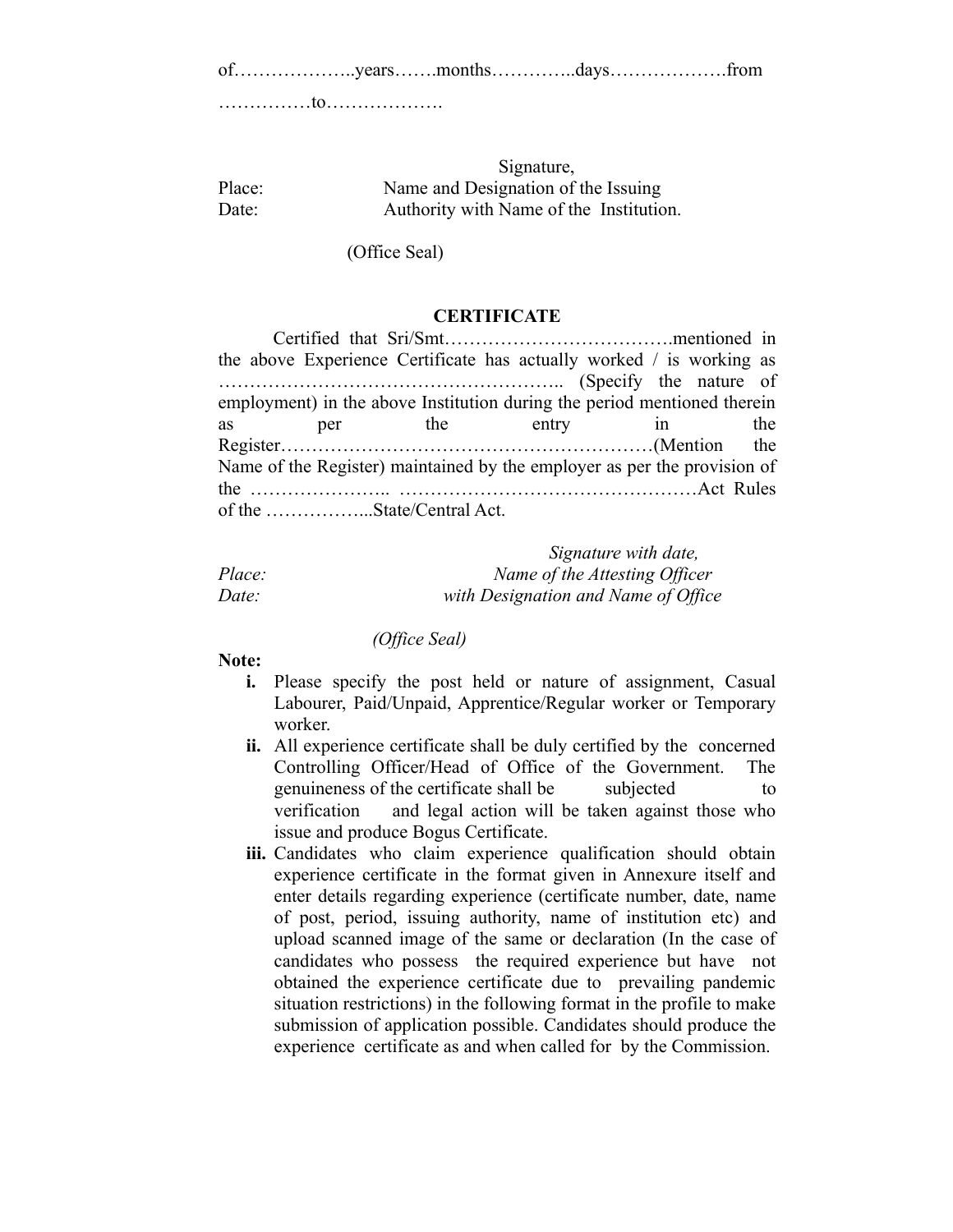## **DECLARATION FOR THOSE WHO COULD NOT OBTAIN EXPERIENCE CERTIFICATE**

I Sri/Smt (here enter name and address …....................................................................... …........................................ .......................................................................... ................................................ certify that I have worked/have been working/is working in (here enter name of institution / company / corporation / Govt. Department/ Co-operative institution etc.) as …................(here enter the name of post holding or held ie. Regular worker/ Temporary worker/paid/Apprentice/Trainee/Casual Labourer etc.) on Rs.............................per day/ per mensem for a period of ….......years..................months................days from.......to ….......................I will produce the prescribed experience certificate as and when called for by the Commission.

**Place :** 

### **Date : Signature of Candidate**

### **8. Method of submitting applications :-**

(a) Candidates must register as per 'ONE TIME REGISTRATION' with the Official Website of Kerala Public Service Commission [www.keralapsc.gov.in](http://www.kerealapsc.gov.in/) before applying for the post. Candidates who have registered can apply by logging in to their profile using their User-ID and password. Candidates must click on the **'Apply Now'** button of the respective posts in the Notification Link to apply for the post. The photograph uploaded should be one taken after **31.12.2012. Candidates who are creating New Profile from 1.1.2022 should upload their photograph taken within a period of 6 months.** Name of the candidate and the date of photograph taken should be printed legibly at the bottom portion. The photograph once uploaded meeting all requirements shall be valid for 10 years from the date of uploading. There is no change in other instructions regarding the uploading of photographs. No application fee is required. Candidates are responsible for the correctness of the personal information and secrecy of password. Before the final submission of the application on the profile candidates must ensure correctness of the information in their profile. They must quote the User-ID for further communication with the Commission. Application submitted is provisional and cannot be deleted or altered after submission. **Candidates are advised to keep a printout or soft copy of the online application for future reference. Candidates can take the print out of the application by clicking on the link `My applications' in their profile. All correspondence with the Commission, regarding the application should be accompanied with the print out of the application.** The application will be